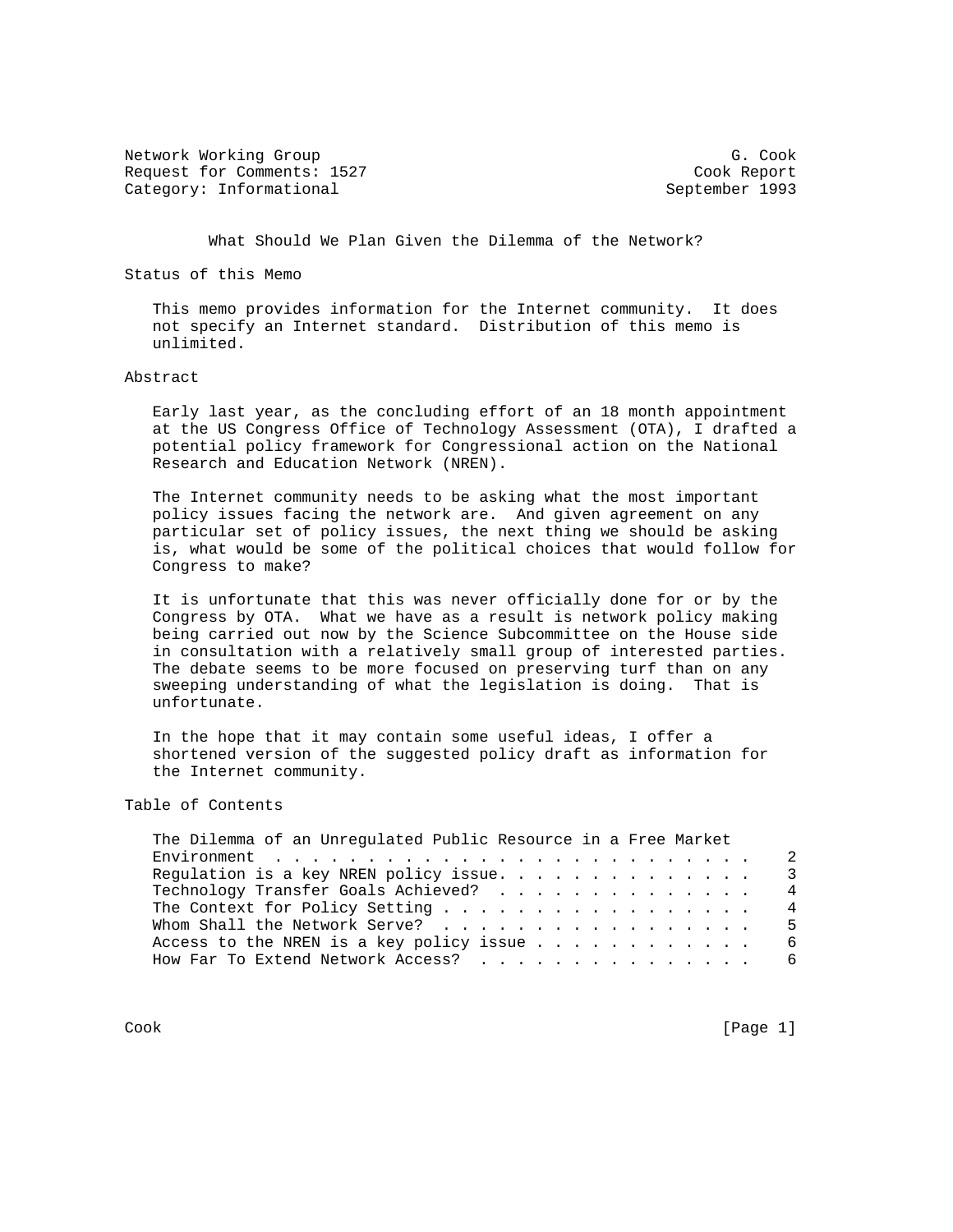| A Corporation for Public Networking? 9 |  |  |  |  |  |  |  |  |  |  |
|----------------------------------------|--|--|--|--|--|--|--|--|--|--|
|                                        |  |  |  |  |  |  |  |  |  |  |
|                                        |  |  |  |  |  |  |  |  |  |  |
|                                        |  |  |  |  |  |  |  |  |  |  |

The Dilemma of an Unregulated Public Resource in a Free Market Environment

 As currently structured, the NSFnet and american Internet provide access to several million researchers and educators, hundreds of thousands of remote computers, hundreds of databases, and hundreds of library catalogues. Money being invested in the network as a result of the High Performance Computing and Communications (HPCC) initiative should considerably increase the numbers and variety behind this unprecedented collection of resources. No other computer network on earth currently comes close to providing access to the breadth and depth of people and information. If access to information is access to power, access to the national computer network will mean access to very significant power.

 Furthermore, access to the american Internet and NREN is also access to the worldwide Internet. According to the Director for International Programs at the NSF in February 1992, the development of the Internet over the past twelve years has been one of exponential growth:

| Date                                                                         | Connected Hosts                             |
|------------------------------------------------------------------------------|---------------------------------------------|
| August 1981<br>October 1985<br>December 1987<br>January 1989<br>January 1991 | 213<br>1,961<br>28,174<br>80,000<br>376,000 |
| January 1992                                                                 | 727,000                                     |

 These hosts are computers to which anyone in the world with Internet access can instantaneously connect and use if there are publically available files. Any host may also be used for remote computing if the system administrator gives the user private access. These seven hundred thousand plus hosts are located in more than 38 nations. But they are only part of the picture. By system-to-system transfer of electronic mail they are linked to probably a million additional hosts. According to Dr. Larry Landweber of the University of Wisconsin, as of February 10, 1992, Internet electronic mail was available in 106 nations and territories.

Cook [Page 2]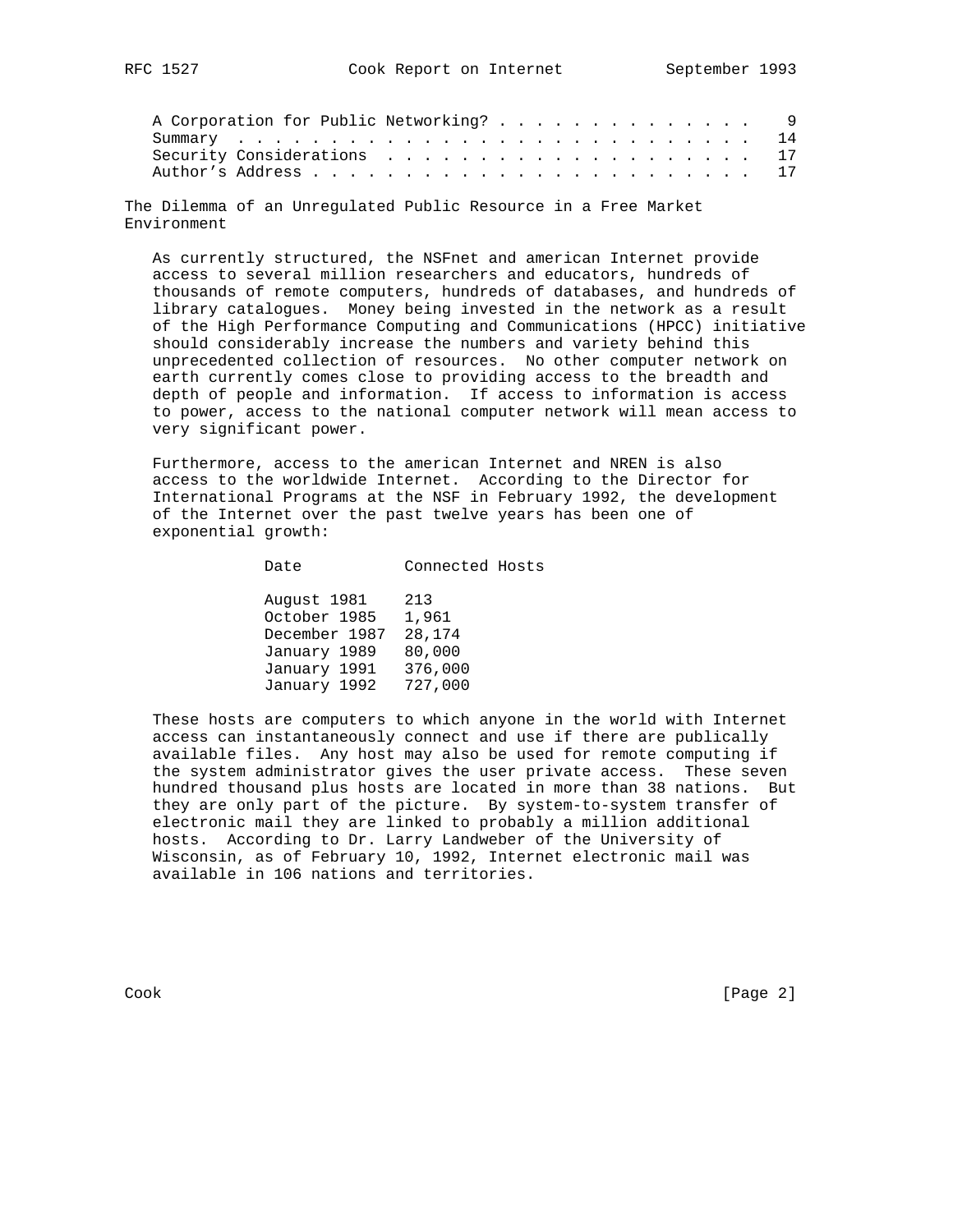Unfortunately, our current regulatory system does not distinguish between the unique nature of the Internet and commercial systems like Prodigy and Compuserve where perhaps a million people pay monthly fees for access to systems offering a few dozen databases run from two or three hosts and electronic mail to several hundred thousand people instead of many millions. (The picture is made somewhat fuzzy by the fact that Compuserve does provide electronic mail access to the Internet through a gateway and for an extra charge.) The Federal Communications Commission (FCC) considers all three to be Value Added Networks (VANs) run by Enhanced Service Providers. All use common carriers to provide their enhanced services and the FCC, in refusing to regulate them, reasons that all services are roughly alike. If, for example, Compuserve charges too much, the consumer can quit Compuserve and move to Prodigy. Or, if the monthly cost of access to the Internet were to become too much, access to Prodigy or Compuserve would be basically the same thing. Here unfortunately the analogy fails: the Internet now and the NREN to be, with its unparalleled resources, is not the same. Nevertheless, the FCC points out that without Congressional action it is powerless to regulate NREN service providers.

Regulation is a key NREN policy issue.

 Perhaps there will be no need for regulation. Hopefully, the marketplace for the provision of network services will remain competitive and higher prices and cream skimming will not keep the national network out of the reach of the general public who wish to avail themselves of what it has to offer. However, given the scope and power of what is contemplated here, Congress should realize that there are important considerations of social and economic equity behind the question of access to the network. This is especially true since libraries and groups representing primary and secondary schools are demanding what could be considered as universal access to the network without having any knowledge of how such access might be funded.

 The economic stakes are huge. Other players such as US West's Advanced Communications division are entering the market and AT&T is expected to do so by the spring. When combined with the award of the EINet backbone to Uunet, their entry should help to level the playing field. While one company is less likely to dominate such an uncontrolled, unregulated market, those concerned about widespread affordable access to the network would do well to watch unfolding events with care.

Cook [Page 3]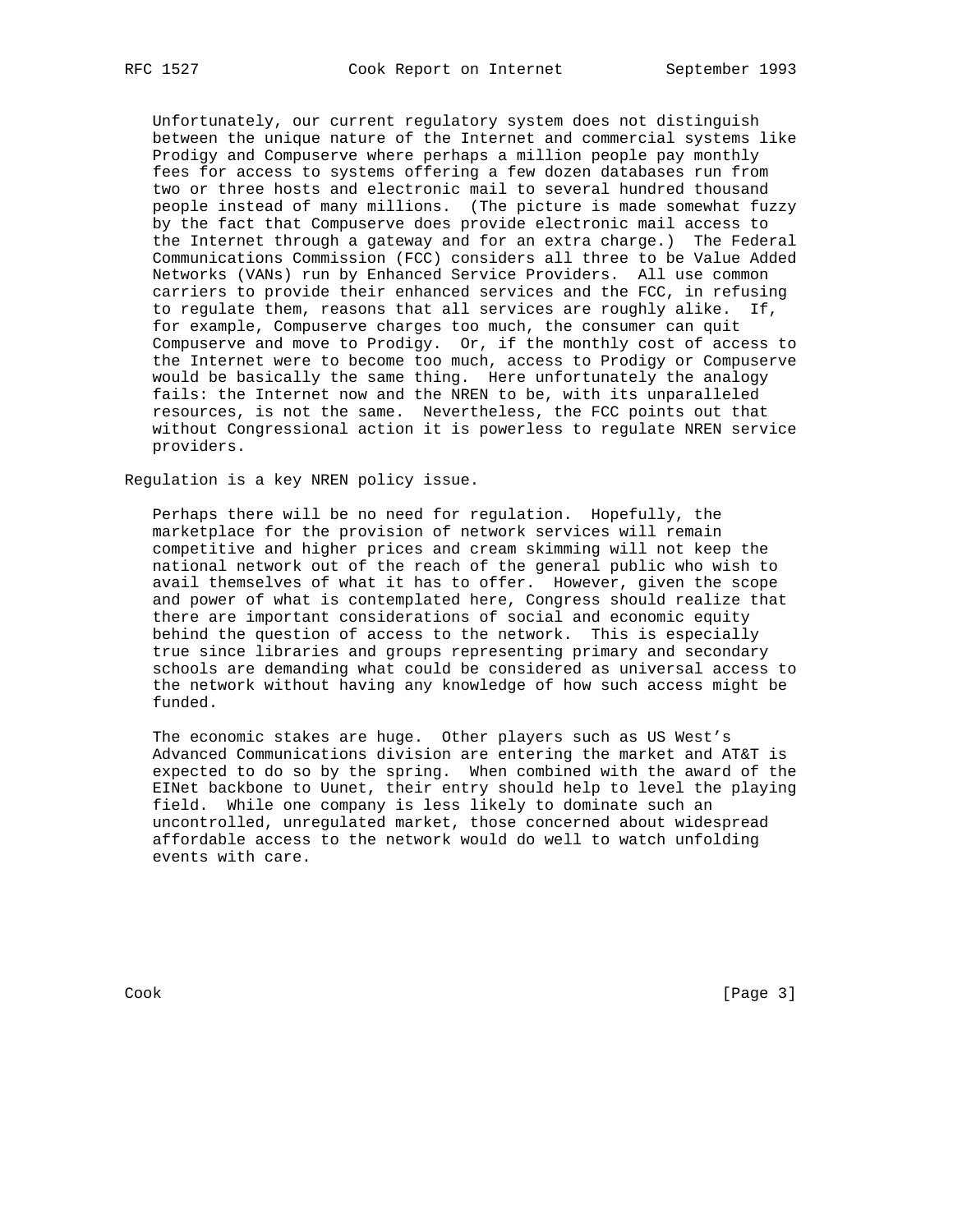Technology Transfer Goals Achieved?

 Policy makers may ask how much priority the Federal government should continue to give technology transfer in a market where the technology that allegedly still needs aiding is showing remarkable signs of maturity? As they debate the course on which they wish to take the network over the next five years, policy makers may find that one answer to the apparent disparity between the emphasis in the legislation on the provision of the network by the government, and the growing number of commercial sources of network availability is that the market matured very rapidly while the HPCC legislation remained unchanged.

 In view of all the remarkable commercial achievements (outlined in this essay) in the four years since the NREN idea arose, perhaps the policy objective of technology transfer for economic competitiveness could be considered to be achieved! A commercially viable high speed data networking industry, with the entrance of Sprint in January 1992 and the anticipated entrance of AT&T, has reached maturity.

 Therefore, having successfully achieved its technology transfer goals, the Congress must decide whether to continue to underwrite the network as a tool in support of science and education goals. It seems reasonable to assume that this support could be undertaken in a way that would not seriously undermine the commercial TCP/IP data networking market place.

The Context for Policy Setting

 In order to make informed choices of goals for the network, Congress must understand the context of a rapidly commercializing network. The resulting context is likely to produce serious impacts both on the user community and the development of future network technology. It is likely to make some goals more easily attainable than others. Given its maturity, the commercialization of TCP/IP wide area networking technology is inevitable.

 Some have already begun to question whether the government should be providing backbone services where commercial alternatives are currently available and are expected to grow in number.

 Supporters of the NREN vision argue that the NSF is using government funds to build a leading edge network faster than the commercial alternatives. They say that use of public funds on such technology development is appropriate. Their critics state that the T-3 technology (also called DS-3) is dead end and point out that the next logical step is refining the network so that it can use ATM and SONET. For aggregate gigabit speeds along the backbone, use of ATM

Cook [Page 4]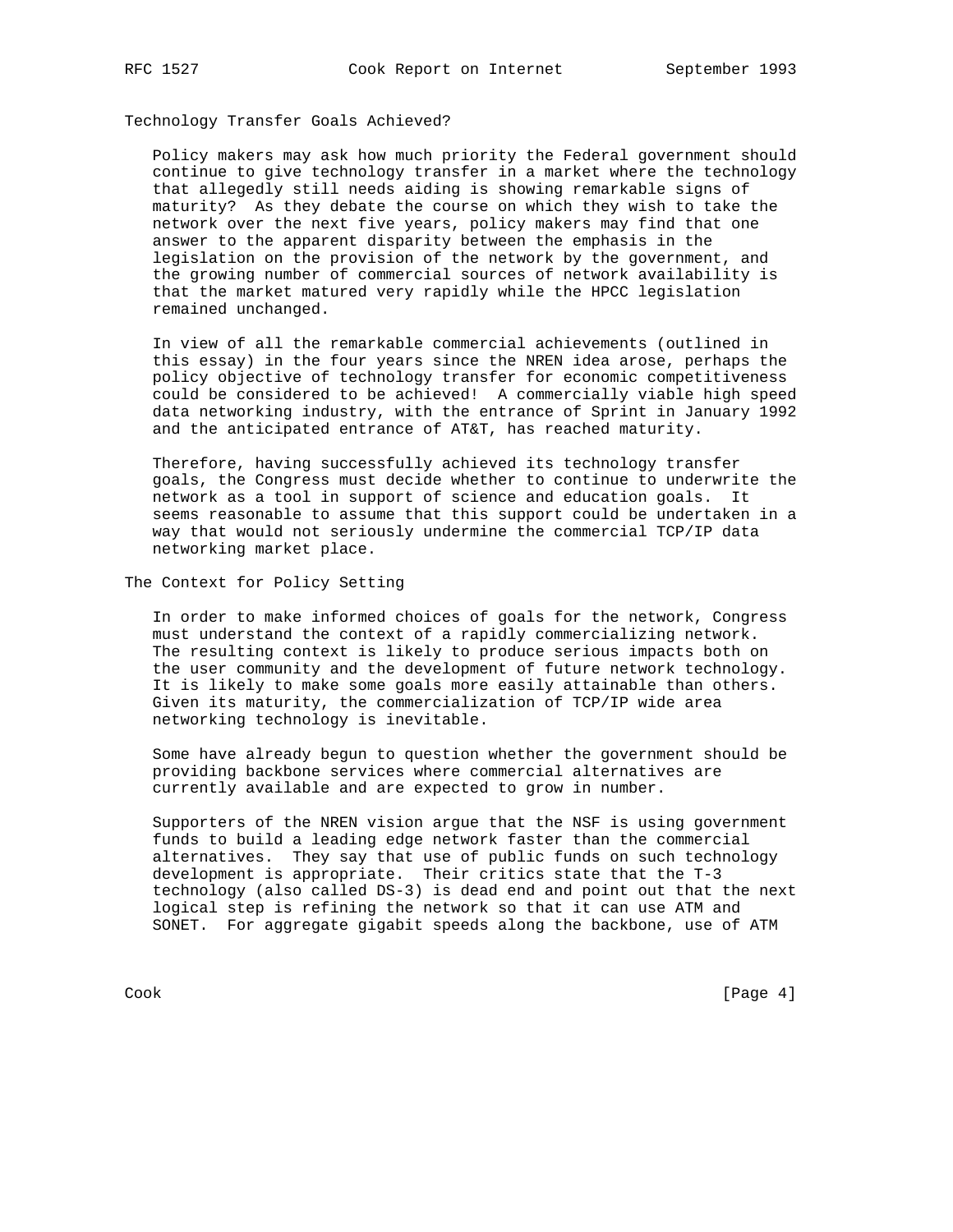and SONET will be necessary. Critics claim that the T-1 backbone could be engineered to accommodate the network for a while longer while Federal funds would be more appropriately invested now in an ATM and SONET development effort. They say that Federal policy is being used to enable IBM to have a testbed for the development of DS-3 TCP/IP routers when Network Technologies makes a comparable product that is already proven and reliable. Whether the Federal Government should be providing backbone services or merely support for access and improved network features is a key policy issue.

 Finding the best answer to the questions raised by this issue is likely to center on the ability of the Federal mission agencies involved in high speed network development to articulate a long term plan for the development of new network technology over the next decade. How we shall use what is learned in the gigabit testbeds has not yet been clearly addressed by policy makers. Continuation of the testbeds is currently uncertain. There is also no plan to apply the outcome to the production NREN. These are areas deserving of federal involvement. The current players seem to be incapable of addressing them. Some possible courses of Federal action will be identified in the discussion of a Corporation for Public Networking to follow.

 In the meantime, we face a period of four to five years where the NSF is scheduled to take the NSFnet backbone through one more bid. While Federal support for the current production backbone may be questionable on technology grounds, policy makers, before setting different alternatives:

- must understand very clearly the dual policy drivers behind the NREN,
- must define very clearly the objectives of the network, and
- must carefully define a both a plan and perhaps a governing mechanism for their achievement.

 A sudden withdrawal of Federal support for the backbone would be likely to make a chaotic situation more so. However, the application of focused planning could define potentially productive alternatives to current policies that could be applied by the time of the backbone award announcement in April of 1993.

Whom Shall the Network Serve?

 The HPCC legislation gives the FCCSET a year to prepare a report to the Congress on goals for the network's eventual privatization. Thanks to the NSF's decision to rebid the backbone, this task may no

Cook [Page 5]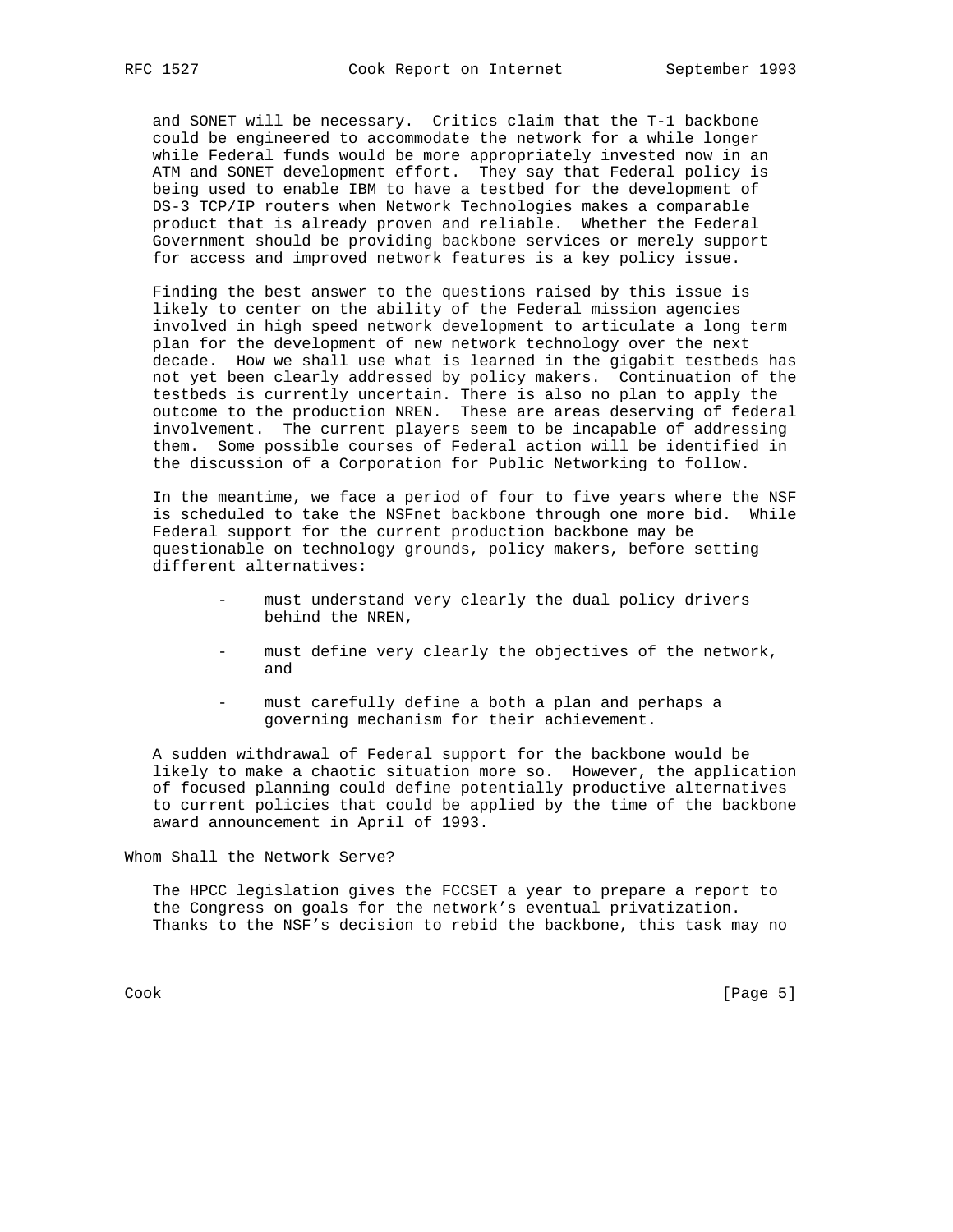longer be rendered moot by premature network privatization. The FCCSET Report needs to address many questions.

 One question is the extent to which, in the higher education environment, Congress through the National Science Foundation, or perhaps through another entity of its own choosing will continue to underwrite networking. A related question is whether or when Congress should act in order to preserve a competitive networking provider environment. A question subsidiary to this is whether a competitive commercial environment is adequate to ensure a fertile data networking technical R&D environment? Another related question centers on what is necessary to preserve network access that is as widely available to post-secondary education as possible? Further issues center on what type of access to promote. Should Congress support the addition to the network of many of the expensive capabilities promoted by the advocates of the NREN vision? What if funds spent here mean that other constituencies such as K-12 do not get adequate support?

Access to the NREN is a key policy issue.

 If network use is as important for improving research and education as its supporters allege it to be, Congress may wish to address the issue of why, at institutions presently connected to the network, only a small minority of students and faculty are active users. If it examines the network reality carefully, Congress may sense that it is time to leverage investment in the network by improving the network's visibility and usability within the communities it is supposed to serve through improved documentation and training rather than by blindly underwriting massive increases in speed.

How Far To Extend Network Access?

 With the broadening discussion of the NREN vision, expectations of many segments of the population not originally intended to be served by the network have been raised. An avid group of educators wishing to use the network in K-12 education has arisen. If commercialization brought significant price increases, it could endanger the very access these educators now have to the network.

 Native Americans have begun to ask for access to the network. How will Congress respond to them? And to the general library community which with the Coalition for Networked Information has been avidly pressing its desires for NREN funds? And to state and local government networks?

 Congress should recognize that choices about network access for these broader constituencies will be made at two levels. Access for large

Cook [Page 6]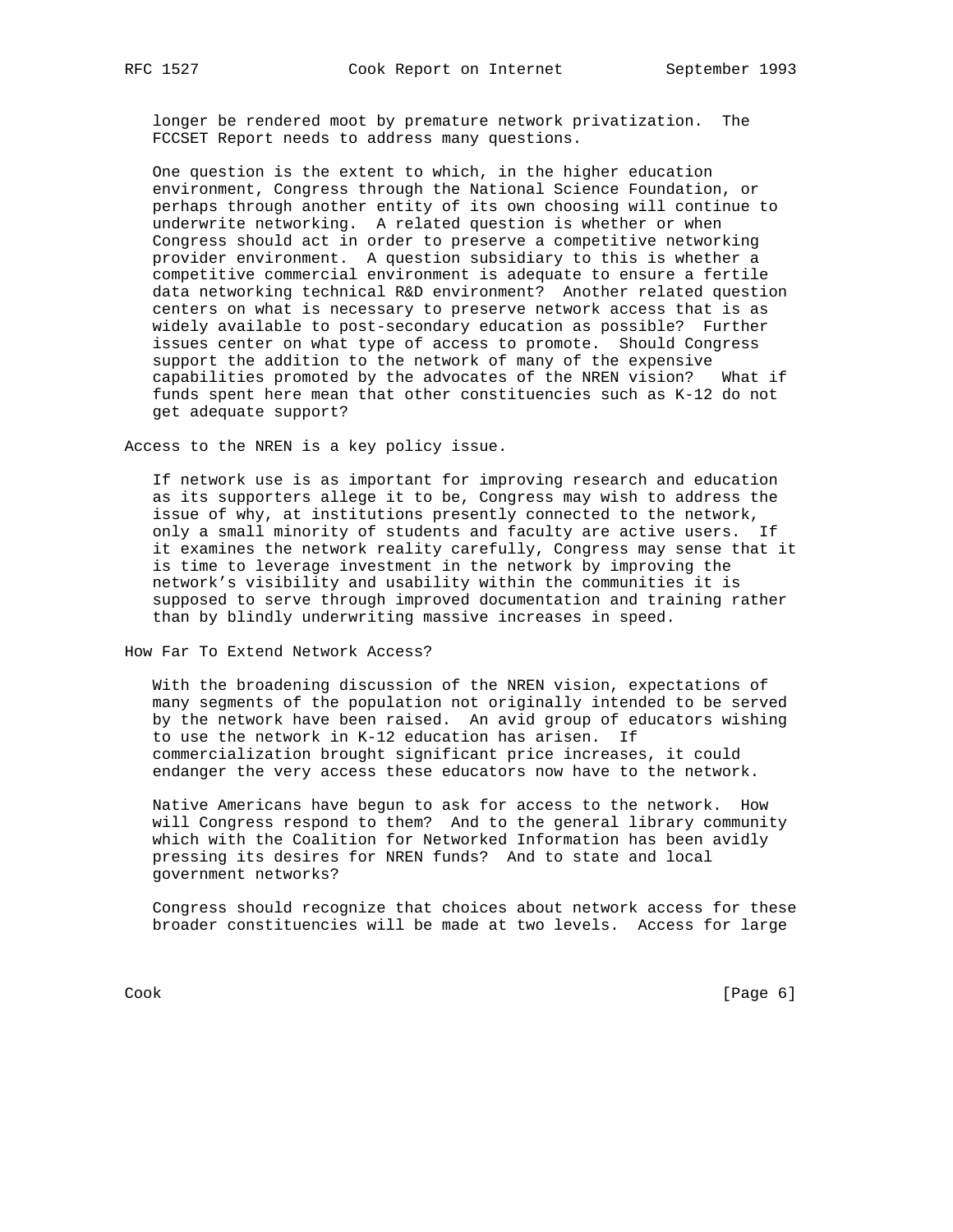numbers could be purchased by the government from commercial providers at considerable expense - an unlikely development in view of the Federal budget deficit. In the meantime, given the current mix of government supported and commercial providers, the environment for these user classes is quite competitive. Those who are able to pay their own way can generally gain access to the network from a choice of providers at reasonable cost. Congress can act on behalf of these constituencies by ensuring that the market for the provisioning of network services remains open and competitive. Short of either regulating the industry or establishing a new government operated network, careful use of subsidies will have the most impact on ensuring an open and competitive network. Congress can also choose to view access as a function of price. If Congress does opt for this course, it has several choices to ensure that prices will be affordable. It could seek to impose regulations on the network providers through the FCC at a national level or urge the state PUCs to do it at the local level. (Of course the viability of state PUC regulation, becomes questionable by the near certainty that there would be little uniformity in how the PUCs in each state would treat a national service.) Congress also could impose a tariff on network providers profits and use the tariff to subsidize universal access. It should, of course, understand that these courses of action would raise touchy questions of conflicts between Federal and state jurisdiction.

 Congress may also have been vague in dealing with these broader network constituencies, because it wishes to sidestep making these difficult choices. The origin of most of these choices may be traced to the addition of education policy goals for the Network symbolized by the changing of its name from the National Research Network to the National Research and Education Network in the OSTP Program Plan in September 1989. While this action got the attention and support of new constituencies for the Network, it did not bring any significant shift to the science and mission agency oriented direction of network development. The legislation remained essentially unchanged: "educators and educational institutions" were as specific as the language of the bills ever got. Perhaps this was almost on purpose? Having goals that were more specific might imply the need to justify with some precision why some individual segments of the networking community deserved service while some did not.

 Unless Congress were able to construct a separate rationale for the needs of each of the network constituencies - from supercomputer users to grade school students - specific goal setting by Congress might imply that Congress was arbitrarily judging some network constituencies to be more worthy than others. This would be a difficult course to follow because those who were left out would want to know what the basis for such a judgment would be? Solid answers

Cook [Page 7]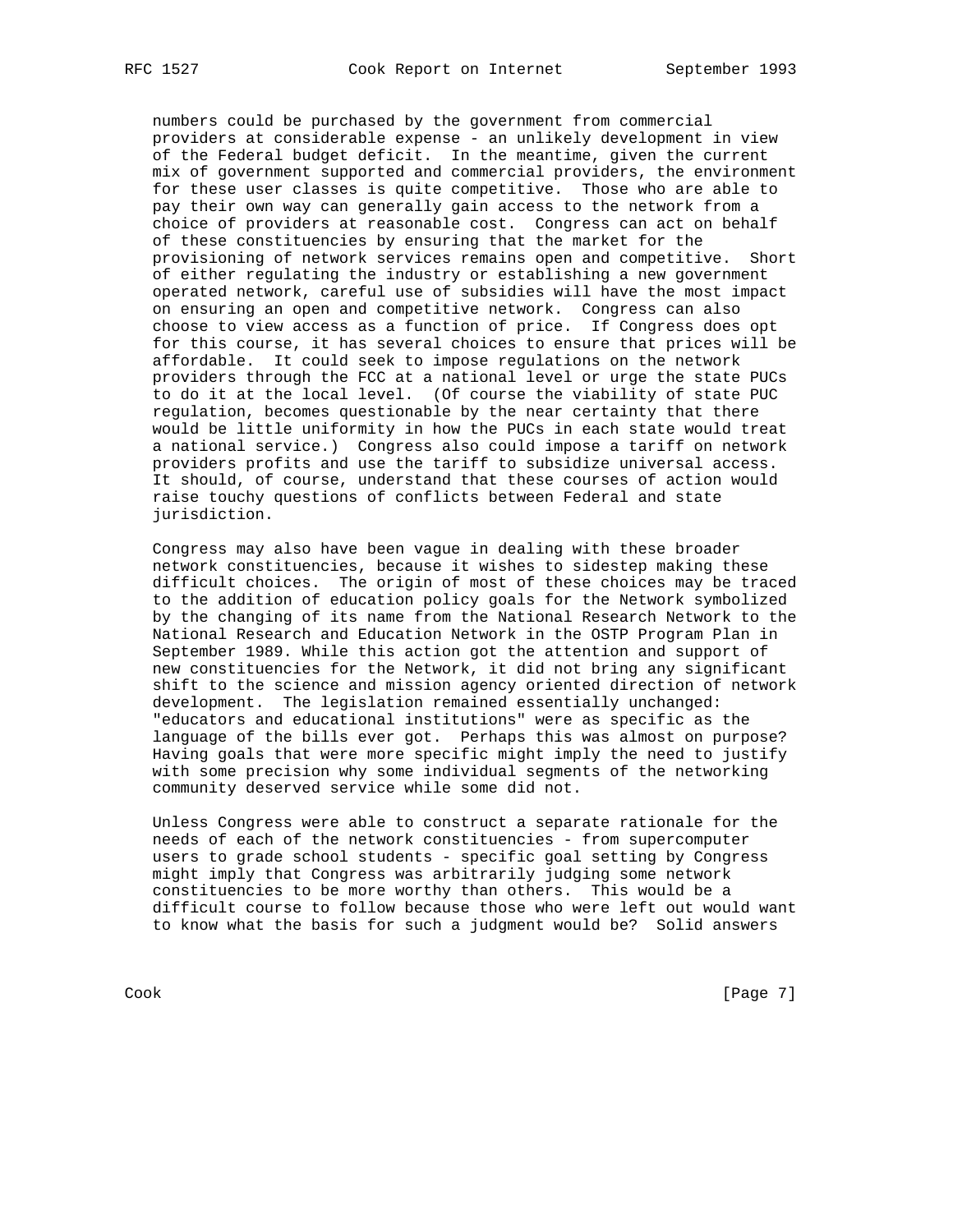would be difficult to come by because networking as enabling educational technology is so new that no one is as yet quite sure how to measure its value. Without such assurances, it may be difficult for Congress to know how to justify its spread on any other grounds than equity of opportunity.

 Indeed there is a constituency of grass roots-oriented, small-scale network builders allied with elements of the library community. This constituency suggests that computer networks will very quickly become such powerful means of access to information that lack of access to them will soon will carry serious implications for social and economic equity within the nation.

 These groups can be expected to be very vocal in their demands that some minimal level of access to the national network be widely available and affordable. They are likely to ask that Congress turn its attention to the feasibility of establishing the goal of universal access to the national network. Although the technology and economic conditions are quite different from the conditions of the 1934 Communications Act, they are likely to demand action analogous to that.

 Motivated by these concerns, Mitch Kapor has been arguing very eloquently for the building of the NREN as a National Public Network. Asked to define what he saw as being at stake, he said the following to the author in September 1991:

 "Information networking is the ability to communicate by means of digitally-encoded information, whether text, voice, graphics, or video. Increasingly, it will become the major means for participation in education, commerce, entertainment, and other important social functions. It is therefore important that all citizens, not just the affluent, have the opportunity to participate in this new medium. To exclude some is to cut them off from the very means by which they can advance themselves to join the political social and economic mainstream and so consign them to second-class status forever. This argument is analogous to that which was made in favor of universal voice telephone service - full social participation in American life would require access to a telephone in the home."

 Kapor through his Electronic Frontier Foundation, (EFF) is working hard to make sure that Congress is compelled to address the question of universal network access. The EFF has also begun to press for the use of ISDN as a technologically affordable means of bringing the benefits of a national network to all Americans.

If Congress wishes to promote widespread access to the network and to

Cook [Page 8]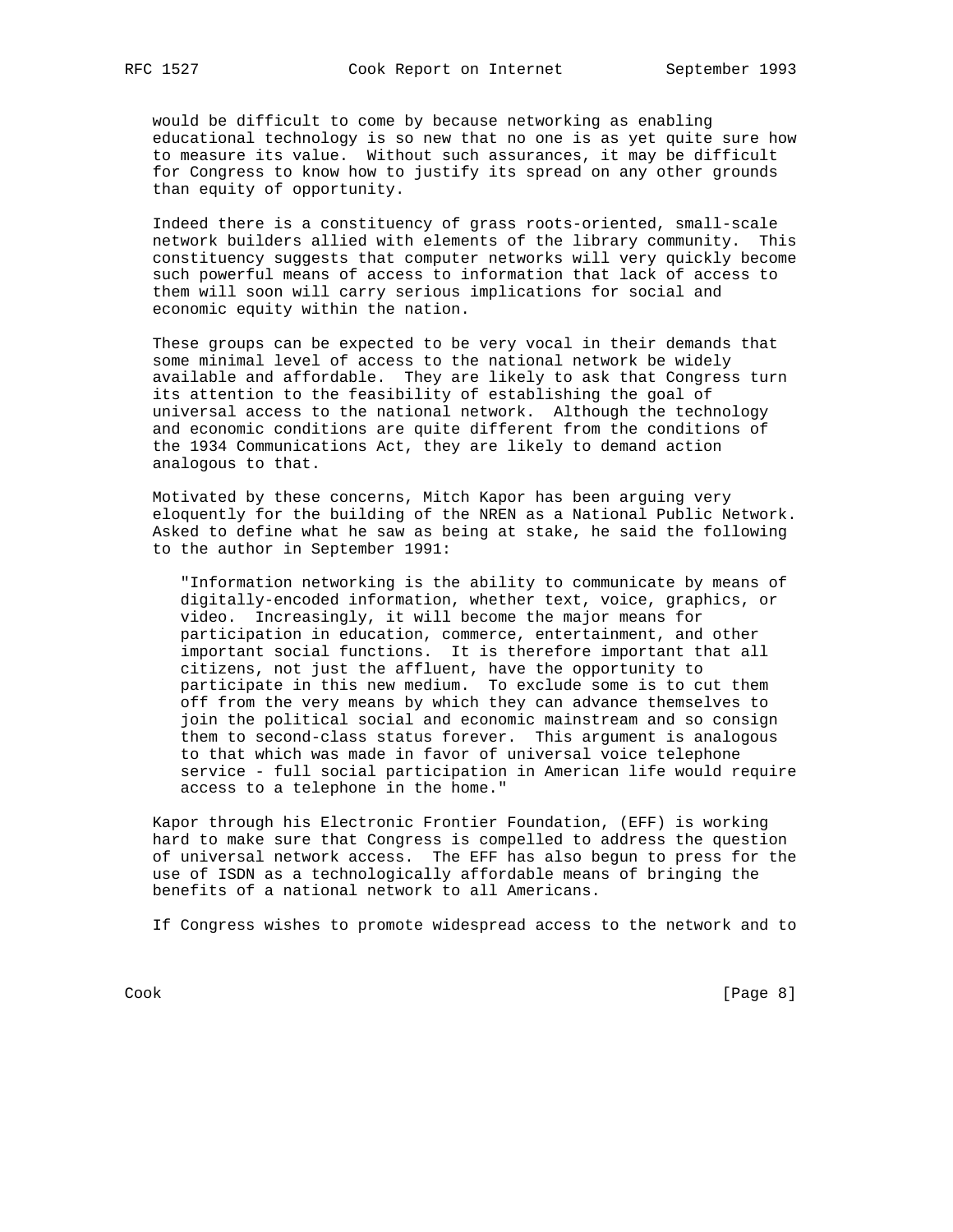design an network that is amenable to widespread use, it will do well to examine carefully the position that the EFF is articulating. It would also do well to look outside the confines of the Federal Networking Council (FNC) and the FNC Advisory Commission that is made up of members similar in orientation to the FNC and is scheduled for only four meetings and a two-year-long existence. If it wishes to increase secondary and elementary school access to the network, it could investigate enlarging the very small role granted by the legislation to the Department of Education. Unfortunately, without careful planning what would be gained by this is unclear. The Department of Education has never played a significant role in computer networking. The immediate needs of the K-12 arena are focused mainly around maintaining the existence of affordable low bandwidth access and the support of successful pioneering efforts.

 When Congress states its intentions for the scope of access to the network and, as a part of doing so, sets priorities for investment in network bandwidth versus ease of use, it can then turn its attention only to one other area.

A Corporation for Public Networking?

Network governance and oversight are key policy issues.

 If Congress has doubts about the current situation, it might want to consider the creation of an entity for NREN management, development, oversight and subsidization more neutral than the NSF.

 Action should be taken to ensure that any such an entity be more representative of the full network constituency than is the NSF. If Congress decides to sanction network use by a community broader than the scientific and research elite, it must understand the importance of creating a forum that would bring together the complete range of stake holders in the national network.

 While such a forum would not have to be a carbon copy of the Corporation for Public Broadcasting, given the half billion dollars to be spent on the network over the next five years and the very confused and contentious policy picture, it might make sense to spend perhaps a million dollars a year on the creation of an independent oversight and planning agency for the network. Such an entity could report its findings to the Congress and respond to goals formulated by the Congress.

 Congress could declare the development and maintenance of a national public data network infrastructure a matter of national priority. It could make it clear the government will, as it does in issues of national transportation systems, the national financial system, and

Cook [Page 9]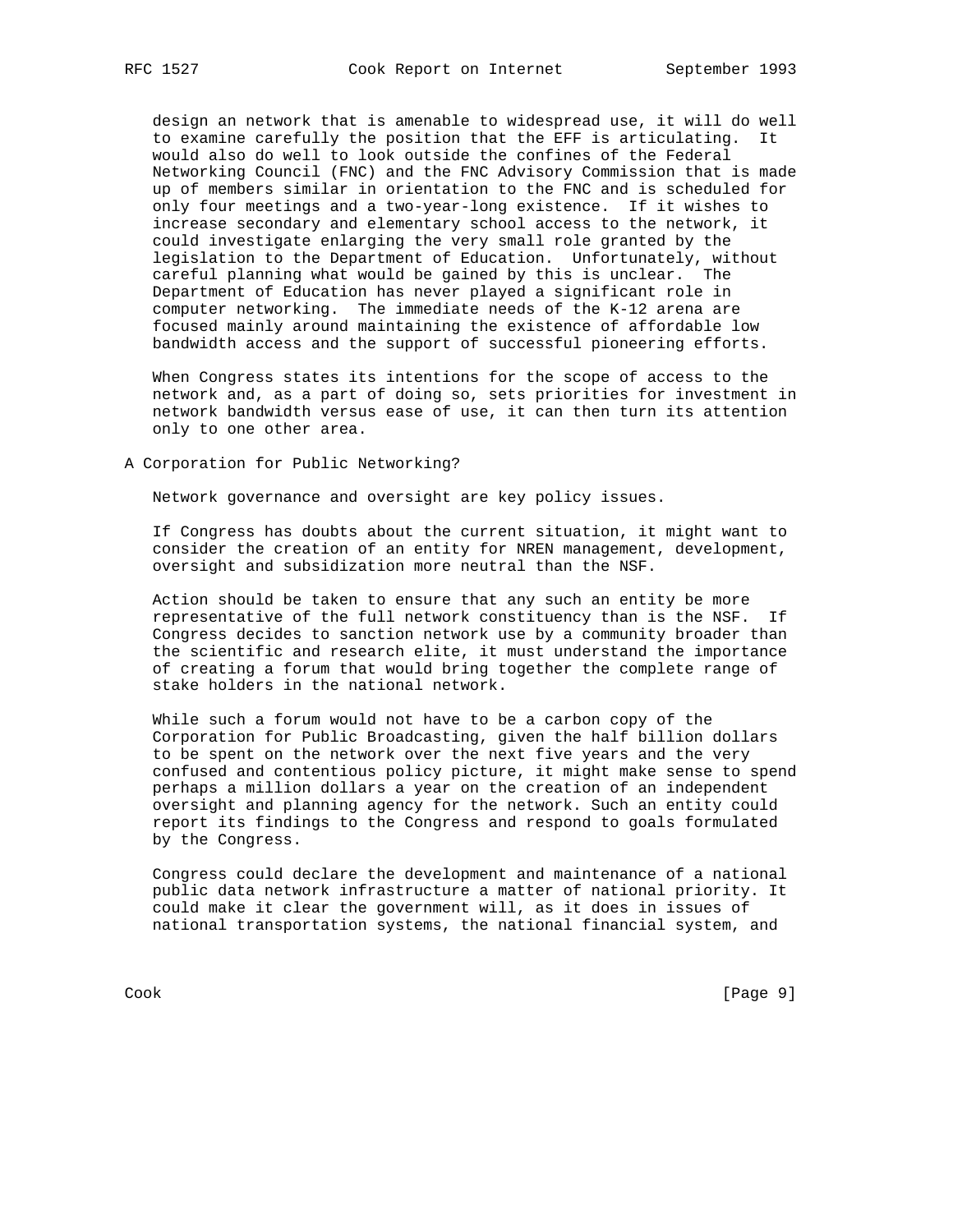national communications systems, maintain an interest in the development and control of a system that serves both the goals of improved education and new technology development.

 To carry out such a mandate, a Corporation for Public Networking (CPN) could have fifteen governors nominated by the members of the network community and subject to the approval of the Congress.

Each governor would represent a network constituency.

- 1. The NSF
- 2. Department of Energy
- 3. National Aeronautics & Space Administration
- 4. Advanced Research Projects Agency
- 5. Corporate Users
- 6. K-12
- 7. Higher Education
- 8. Public Libraries & State and Local Networks
- 9. Commercial Network Information Service Providers
- 10. Interexchange Carriers such as AT&T, MCI, Sprint, etc.
- 11. The Regional Bell Operating Companies
- 12. Personal Computer Users
- 13. Computer Manufacturers
- 14. Disabled Users
- 15. University Computing

 Since the legislation calls for backbone nodes in all 50 states, such a structure would be a reasonable way to coordinate Federal support for the network on a truly national basis - one that, by acknowledging the network as a national resource, would give representation to the full breadth of its constituencies. Governors could use the network to sample and help to articulate the national concerns of their respective constituencies.

 If it adopted these goals, Congress could give a CPN a range of powers:

- 1. The CPN could be a forum for the expression of the interests of all NREN constituencies. In the event the network were to be administered by the NSF, it could be serve as a much more accurate sounding board of network user concerns than the FNC or the FNC Advisory Council.
- 2. The CPN could be authorized to make recommendations to NSF and other agencies about how funds should be distributed.

 Such recommendations could include truly independent assessments of the technical needs of the network

Cook [Page 10]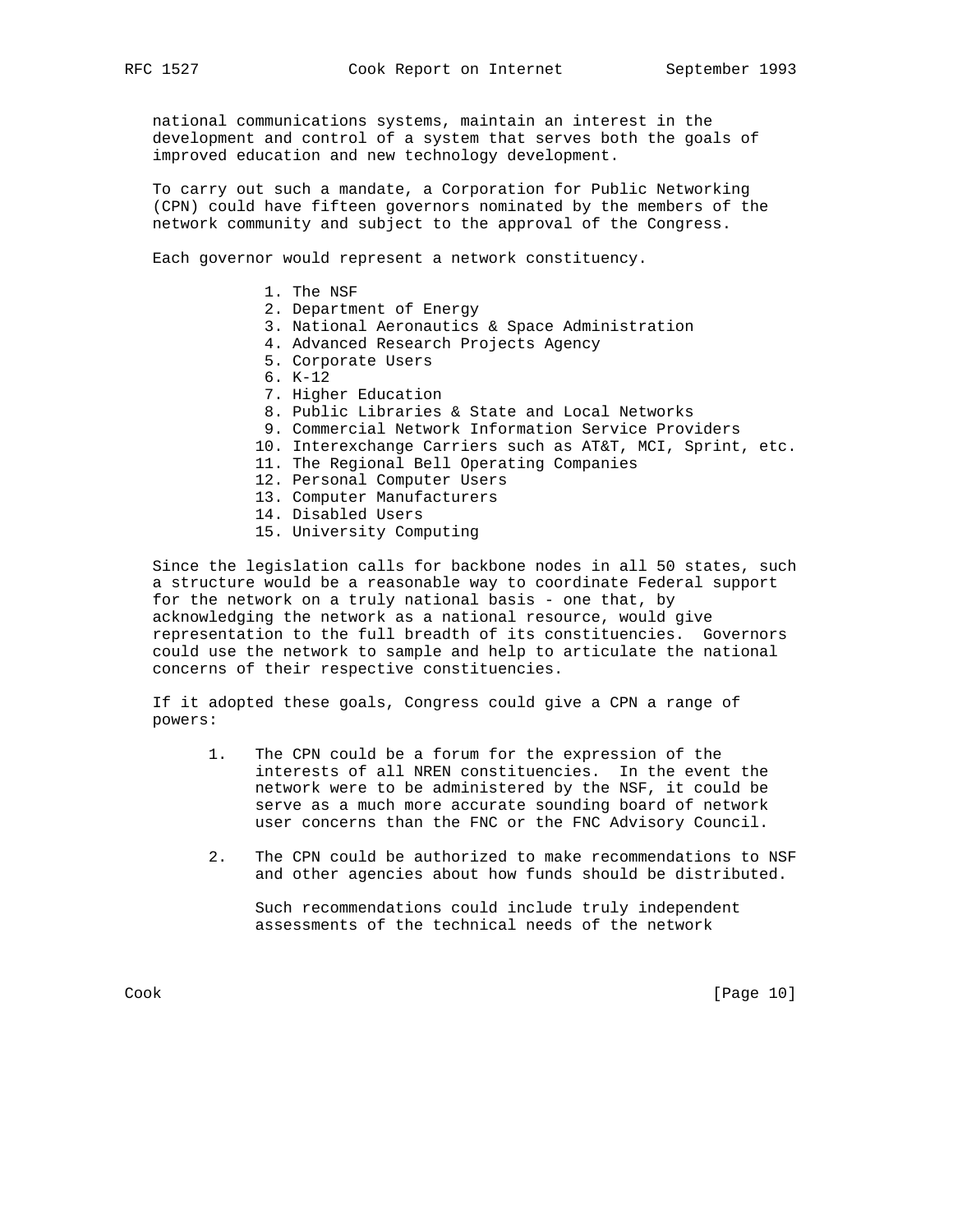community and the most cost effective ways of achieving them.

- 3. The CPN could itself be given responsibility for funding distribution. Such responsibilities would incur an increase in administrative costs and staff. Nevertheless, by creating an opportunity to start a process from scratch and one that would consequently be free of the vested interests of the National Science Foundation in high-end network solutions, Congress would likely get a clearer picture of where and how effectively public monies were being expended. With such responsibility the CPN could also keep extensive pressure on network providers to remain interconnected. When thinking about cost, Congress should also remember that effective oversight of subsidies funneled through NSF would imply the hiring of extra staff within that agency as well.
- 4. Congress might want to ask a CPN to examine the use of the \$200 million in NREN R&D monies. Policy direction dictating the spending of Federal funds is still suffering from the fuzzy boundaries between the network as a tool for leveraging technology competitiveness into commercial networking environments and the network as a tool to facilitate science and education. If Congress decides that the major policy direction of the network should be to develop the network for use as a tool in support of science and education, then it may want monies directed toward ARPA to be focused on improved databases, user interfaces and user tools like knowbots rather than a faster network used by fewer and fewer people. A CPN that was representative of the breadth of the network's user constituencies could provide better guidance than the FCCSET or ARPA for spending Federal subsidies aimed at adding new capabilities to the network.
- 5. Additional levels of involvement could have the CPN act as a national quasi-board of networking public utilities. It could be given an opportunity to promote low cost access plans developed by commercial providers. If it borrowed some of the fund raising structure of National Public Radio, it should be able to raise very significant funds from grass roots users at the individual and small business level who are made to feel that they have a stake in its operation.
- 6. If congress wanted to increase further the role given the CPN, it could decide that with network commercialization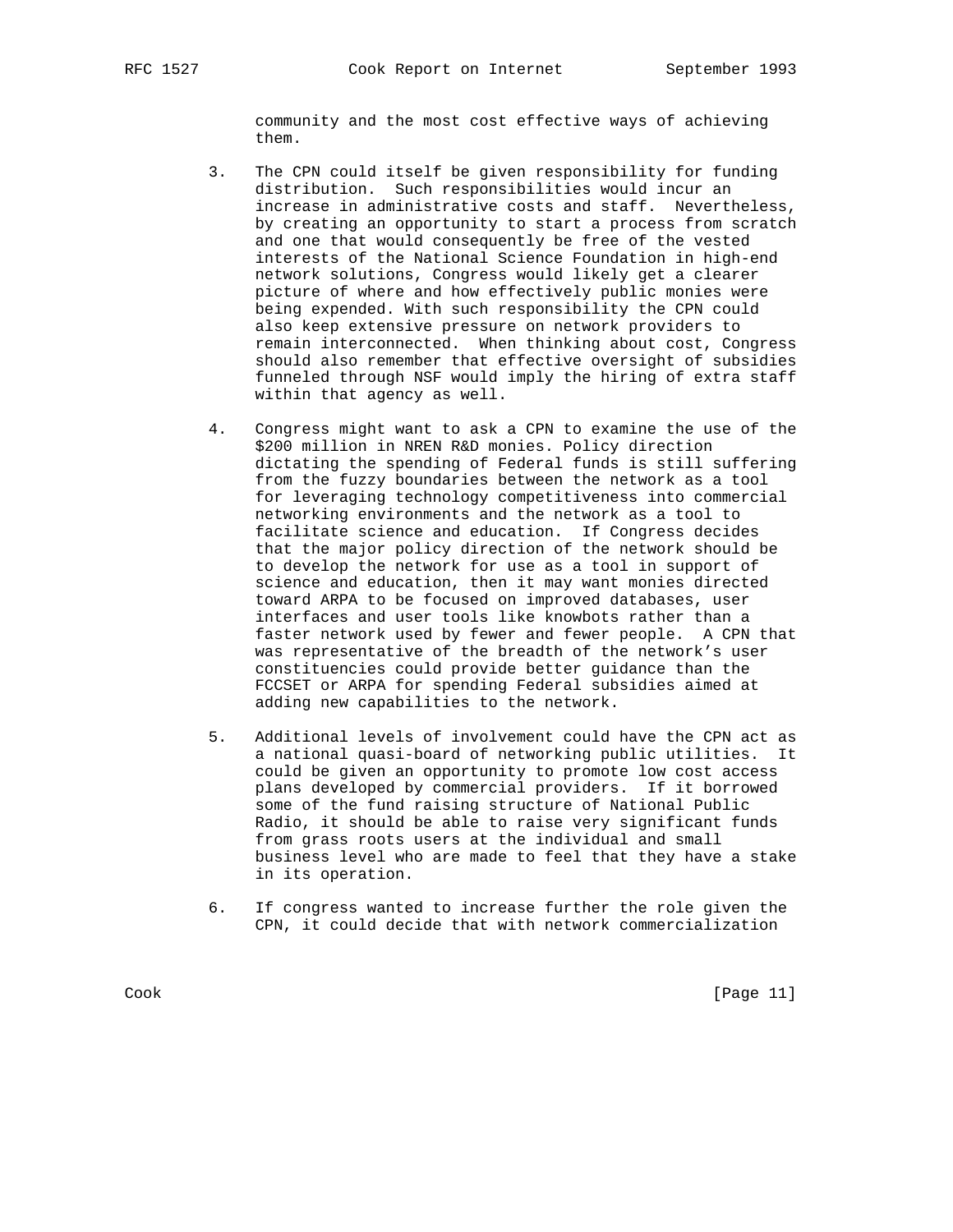and technology transfer goals completed, the majority of the NREN funds go to the CPN which could then put out a bid for a CPN backbone. In effect Congress could dictate that the backbone announced by the NSF for implementation in 1993 be implemented and run as a joint project between the NSF and a CPN.

 All entities should be considered eligible to join and use the CPN in support of research and education. Commercial companies who wanted to use the CPN to interact with the academic community should pay a commercial rate to do so.

 With the availability of a parallel commercial network, commercial restrictions on the CPN could be very much loosened to include anything in support of research and education. The CPN would study and report to Congress on how gateways between commercial TCP/IP networks and the CPN network could be maintained.

 7. Some suggest that the Congress go even further. These people emphasize that a replacement for the R&D aspects of the Internet in the context of commercialization and privatization is uncertain. Bell Labs and Bellcore remain as the research arms of the Public Switched Telephone Network. However neither of them have ever developed major strengths in wide area data networking. Nor do they appear to be likely to do so in the near future. Despite this situation, the major private investment made in the Gigabit Testbeds indicate that the american telecommunications industry feels a need to invest in continued research. This is something that the current commercial players are too small to do. Furthermore, it is something that the larger players driven by pressure to report quarterly profits may find difficult to do.

 Congress could make a decision that Federal investment in the technology should emphasize less pump-priming to increase the pace of what most see as inevitable commercialization and more the continued building of new networking technology for both technology transfer and support of the technology as an enabling tool. In this case Congress could direct the CPN to plan, deploy and manage a state of the art public information infrastructure. With goals for constituencies and levels of service defined, the CPN could produce for Congress multiple scenarios for developing and maintaining two networks.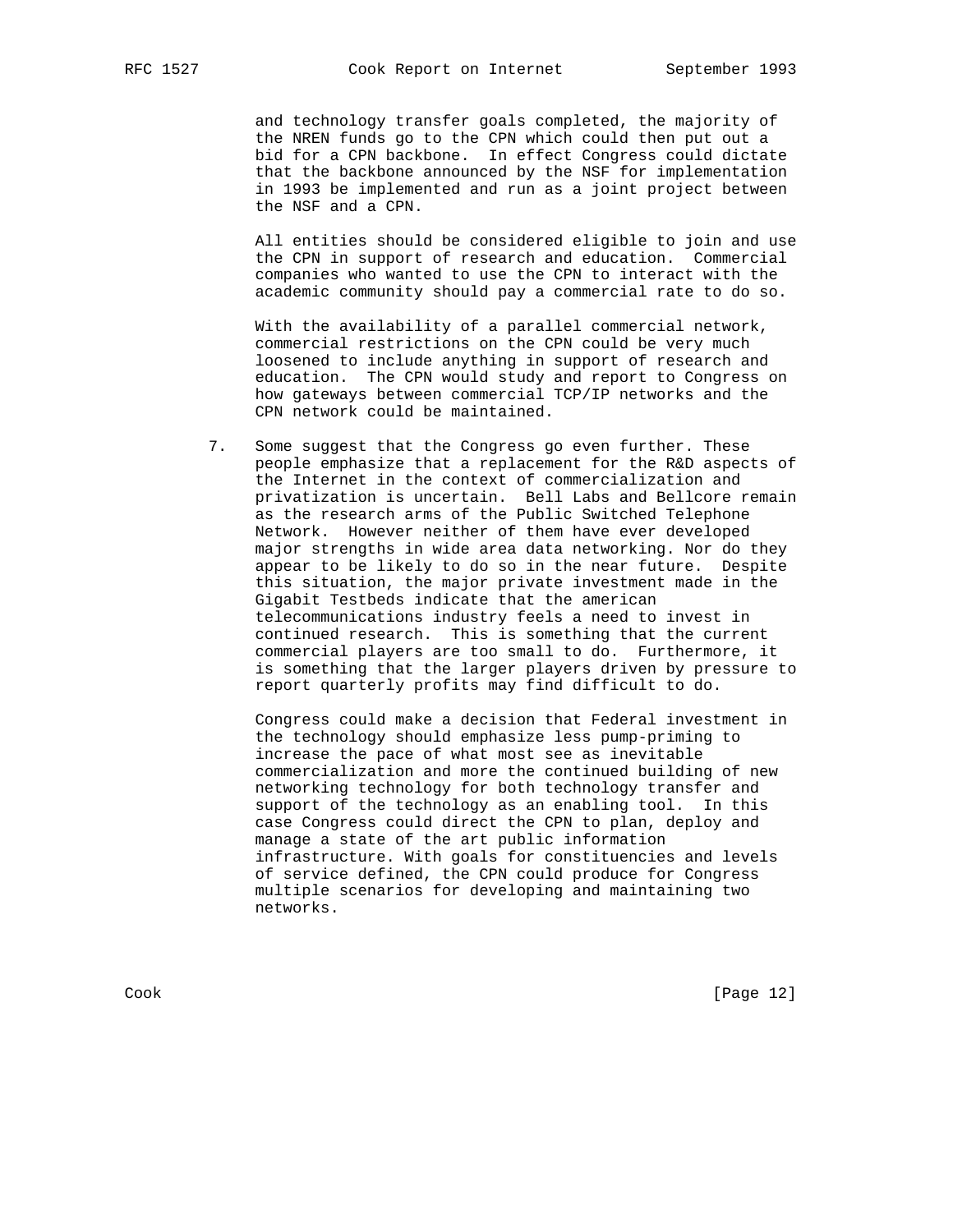The first would be an experimental network where the very newest technologies could be explored. It could be very similar to the current gigabit testbeds but this time with all five projects linked together. The second would be a state-of-the-art operational network that can provide wide spread field trials of technology developed on the experimental network. With the maturation of the technology on the operational network it would be available for open transfer to commercial service. It should be remembered that such a continuous widespread network R&D environment would provide wide spread training experience for graduate students that would otherwise be unavailable.

 Initial seed money would come from public funds. However, the bulk of support could come from a percentage of profits (as cash or in kind contributions) that participating companies would be required to contribute to the CPN as the price of admission for developing and benefiting from new technology. Care should be taken in structuring contributions in a way that small start-up firms would not be locked out. To ensure this, Congress could mandate that the CPN commissioners (perhaps with appropriate oversight from the National Academy of Sciences, the IEEE, or the ACM) develop a plan to ensure that the cost of entry to such a testbed not exceed the capitalization of the current small commercial players.

 It could also require the development of proposals to handle the issues of interconnection billing, billing for actual use versus size of connection, and interoperability among network providers.

 A different financing model could be explored if the CPN were instructed to report on the feasibility of selling shares to commercial carriers in a national networking testbed and R&E network where carriers could, over a long term basis, develop and mature new networking technologies before transferring them to the commercial marketplace.

 8. In its November 1, 1991 recommendations to the National Science Foundation, FARNET suggested that the NSF should consider the issuance of several separate solicitations for the development of software tools for end-user applications and network management and operations. To emphasize its point it added: "we believe that the lack of useful tools for information retrieval and display is one of the biggest impediments to the productive use of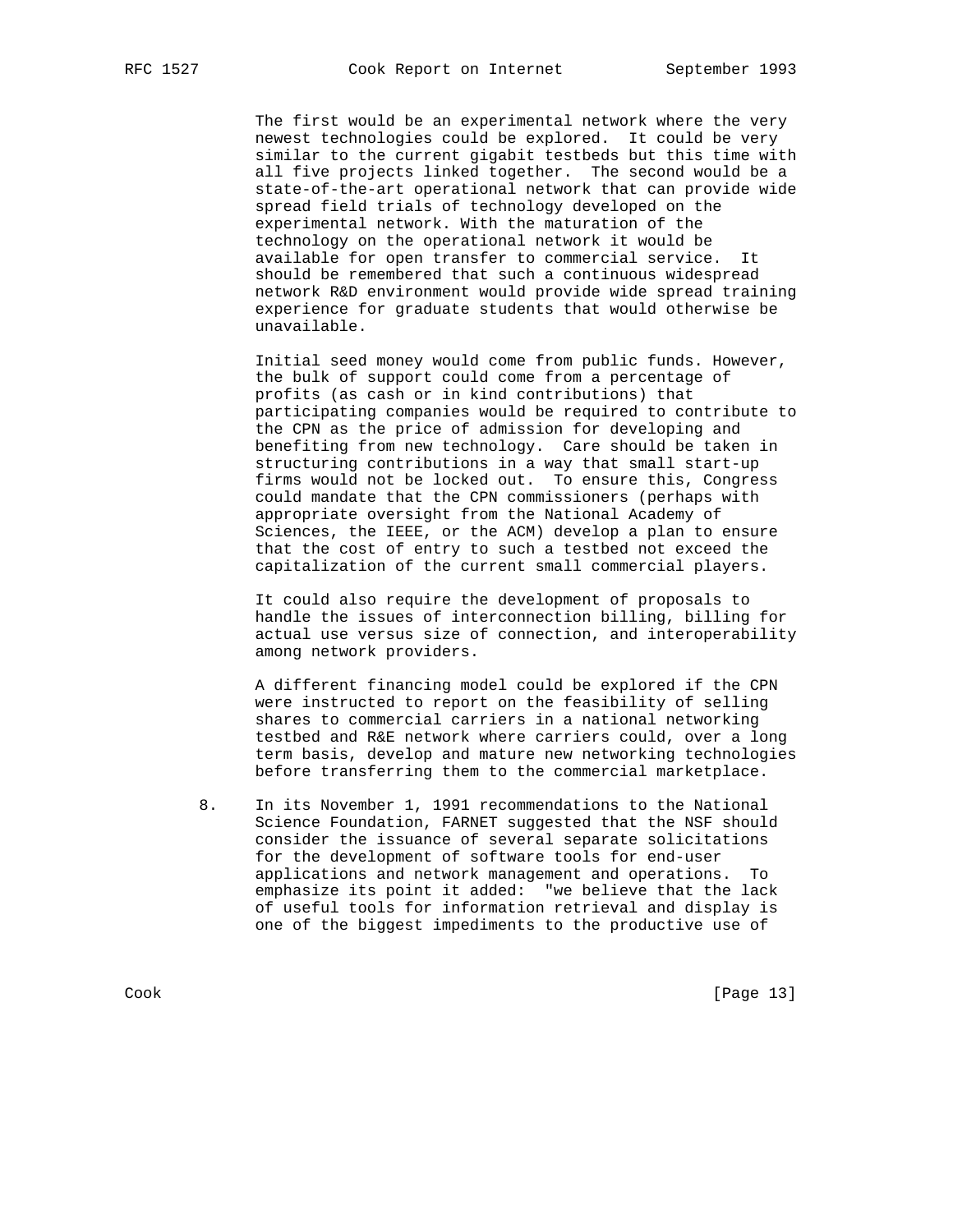the network and has impaired the credibility of the NREN in the eyes of the target user populations." FARNET admonished the NSF to emphasize open architectures and standards in its solicitations, adding that "where standards are not adequately understood or developed, the NSF should support programs to test, evaluate and improve them."

FARNET concluded by recommending

 "that the NSF, working with the user community and the providers, define and implement clear criteria for the award of additional funding to mid-level and campus networks . . . The new criteria should be designed to further . . . goals such as the extension of network services to new or underserved communities (for ubiquity); the improvement of network operations, procedures and tools (for reliability); the enhancement of existing services through development activities, upgrading of existing connections to 'have not' institutions; leveraging of state, local, and private funds (to maximize the impact of Federal investment), and training and support for end-users (in cooperation with national and local programs)."

 If a CPN is created, it should be directly involved with working toward these important goals. If implementation of the network is left to the National Science Foundation, Congress should emphasize the importance of the NSF's meeting these goals.

 9. Finally, a strong and broad-based CPN might be able to make recommendations to Congress on the identification and resolution of problems of telecommunications policy engendered by the continued growth of this network technology. It could perhaps play an educational role in advising state Public Utilities Commissions on the long term implications of their decisions.

## Summary

 Policy makers must soon decide whether the National Research and Education Network is a public or a private good. Although privatization appears to be proceeding apace, since the network backbone will be rebid, there should be time for some careful planning for the development and evolution of what can, within 10 to 20 years, become an extraordinarily powerful system that is as

Cook [Page 14]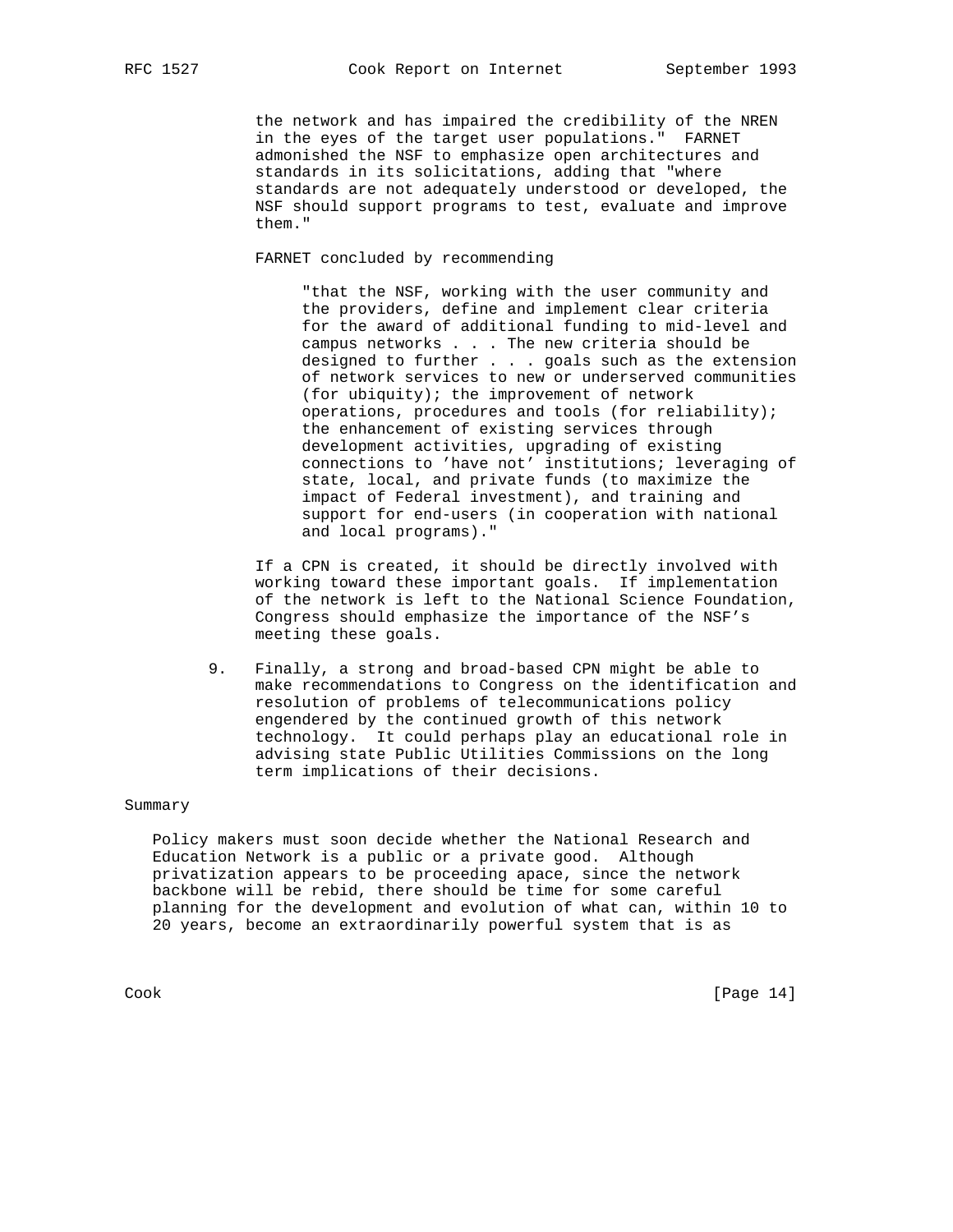ubiquitous as the current telephone network and provides all Americans with access to information in much the same way as public libraries were created for a similar purpose a century ago.

 Congress must understand that the NREN is not just a new technology (indeed much is of it is old technology), but has the potential to become the most powerful means of access to information ever created. Within this context it must decide whom the NREN shall serve. It must decide whom shall have access to the NREN.

Once it has done this further options fall into four major areas:

- First: Congress must decide degree of oversight that is necessary to extend to the network. Such oversight could range from legislating that the FCC regulate the network, to strict reviews of the NSF's actions, to vesting oversight powers in a Corporation for Public Networking.
- Second: It must decide whether the appropriate place to subsidize technology transfer is within a privatized operational NREN or within the experimental gigabit testbeds. Without a better understanding both of how the technologies are evolving in the commercial market place, and the evolution of both the testbeds and the NREN, it will be difficult to make make a wise decision. In addition, we must expect that the nature of its choice will be further influenced by its decision on whom the network is to serve.
- Third: It must decide whether to subsidize a backbone for an NREN. If it does subsidize such a backbone, it must decide whether it shall be built as a private network or as a part of the PSTN.
- Fourth: It must decide whether to subsidize additional connectivity or broader use within connected institutions or both. In other words, should more institutions be connected to the network, or should the network be made easier to use by the members of those institutions already connected?

 To the extent that Congress chooses to pursue options three and four, it will want to explore the scenario for the Corporation for Public Networking discussed above.

Cook [Page 15]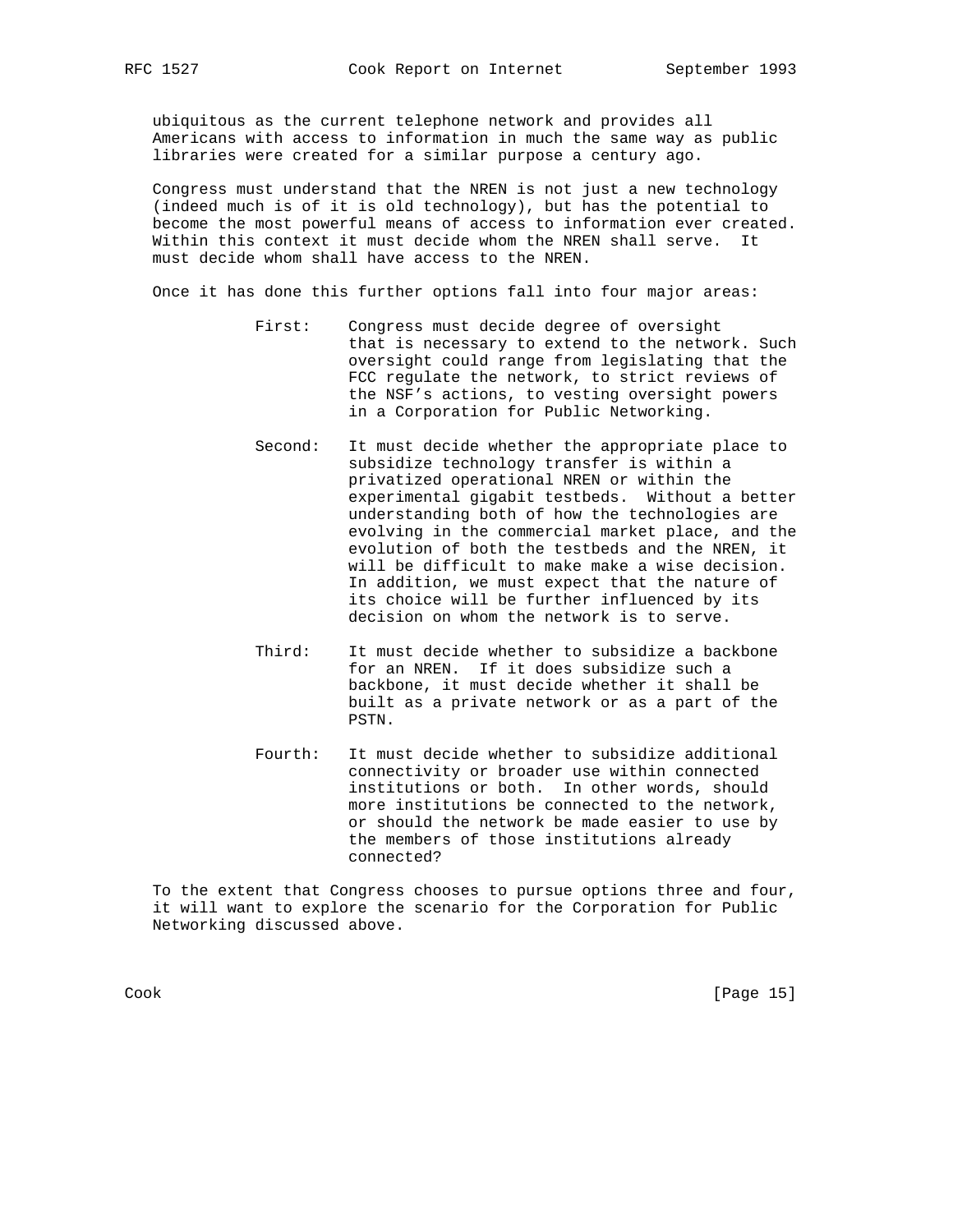Access to information is access to power. The creation of a National Research and Education Network based on the NSFnet and the remainder of the american Internet will mean the creation of a national information access system of unprecedented power. In its ability to affect the lives and well being of Americans, the NREN, if properly designed, will be just as significant as the national Interstate highway system and the national electric power grid. The national highway, or the national power grid, or the national telephone system could serve as models for implementation. The Federal Government provides a public but otherwise unregulated Interstate highway system with universal access available to all Americans. Private industry provides our electric power. However, it was allowed to do so only in return for submitting to Federal and state regulation designed to ensure affordable national access by all citizens. The national telephone system has been established under a similar "social contract". If the nation is not to be dangerously split into information rich and information poor classes, policy makers have about five years in which to choose a Federally provided National network, or a privately provided but nationally regulated network.

 During the development and maturation of the national network, policy makers should also be very attentive to its impact on the public switched telephone network (PSTN). The technology involved and the speed with which it is changing will only increase the potentially serious impact from the freedom of unregulated components of the telecommunications industry to pursue market solutions that will keep regulated companies from becoming viable players. We must realize that we are about to enter a power struggle for the control of the information resources of the 21st century that promises to be every bit as harsh and bruising as the power struggle for natural resources was at the end of the last century.

 While the intentions of most appear to be good, as this study has shown, the playing field is terribly confused. Gigabit technology (if properly understood) is desirable. Still we should take great care that its cost does not raise the price of low bandwidth or "low end" entry into the network.

 Lack of a specific definition of communities to be served, lack of an agreed upon plan for how they shall be served, and lack of funds to serve everyone have combined to create the present chaotic situation in which many of the players have been motivated primarily by a desire to increase their institutional role in order to get larger Federal allocations of funds.

 In the absence of both a well-thought-out plan agreed to by all parties and adequate monetary support, the grand push to accelerate both the speed and scope of the technology could have the ironic role

Cook [Page 16]